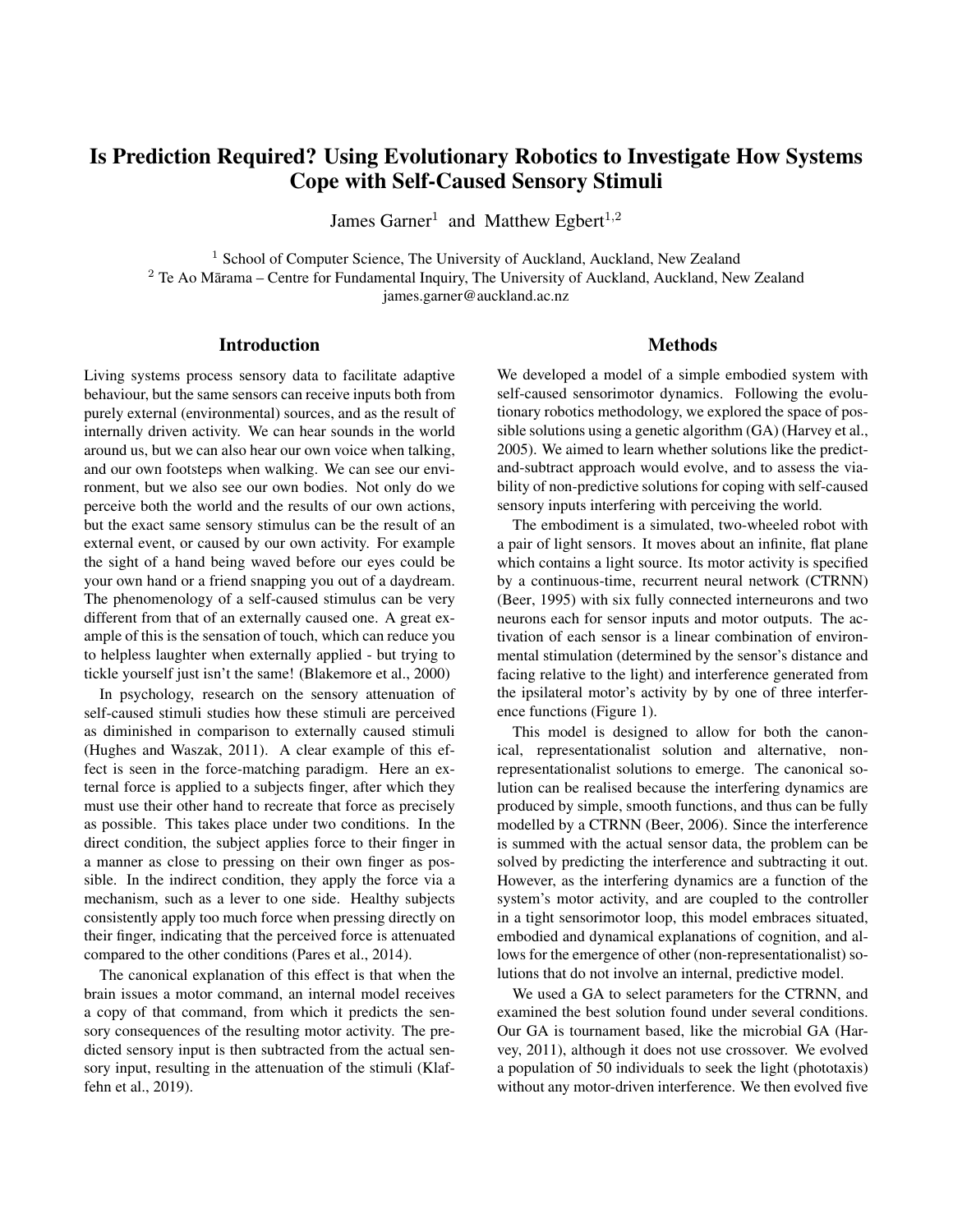populations of solutions for each of the three interference functions, in each case starting from the population evolved without interference rather than from an initially random population. This lets us study how an existing phototactic system can be adapted to continue to perform successfully in the presence of various forms of motor-driven interference.

#### Results

Here we catalogue the adaptations observed in the fittest single individual evolved with each interference function, none of which rely on predicting the interference. In each case, the evolved system performs phototaxis successfully.

Avoidance: When self-caused sensory interference is only triggered by certain motor outputs, and the task at hand can be accomplished while avoiding those outputs, it may be easiest for a control system to simply modify its behaviour to do exactly that. We observed this with the sigmoidal interference. With the squared interference, we instead saw interference minimisation via reduced motor activity.

Coordination: The timing of motor-driven interference with a sensor may be regulated to coincide with environmental stimulation of that same sensor. With a one dimensional sensor like those used in this model, this leads to a sort of constructive interference, where the coincidence of motordriven and environmental stimuli amplifies the effect of the environmental stimuli on the sensor. We observed this with the squared interference.

Time scale: The previous solutions don't work for interference which is continually varying in such a manner that its extrema are not determined purely by the motor activity (e.g. Figure 1C). However if such interference is of a high enough frequency relative to the frequency of environmental stimuli, then this difference in time scale can be leveraged to separate the interference from the environmental stimuli. Slowly varying stimuli can be perceived through quickly varying interference, which we observed in the case of the sinusoidal interference. We also found that this system evolved elevated motor activity, which raises the frequency of the interference and amplifies the time scale difference.

Shaping environmental stimuli: The solution evolved with no interference made use of sharp spikes of environmental stimuli. We found that spikes like these could be completely lost in the high frequency sinusoidal interference. In addition to raising the frequency of the interference, the behaviour of the solution evolved with sinusoidal interference tended to lower the frequency of environmental stimulation compared to the no interference solution.

Incorporating interference functionally: Removing motor-driven interference from a system optimised to perform a task in the presence of that interference does not necessarily improve performance, and may instead degrade it significantly. Furthermore, we found that motor-driven sensor stimulation played a functional role in the successful phototactic behaviour of some evolved systems.



Figure 1: Three functions which depend on motor activity are used to generate sensory interference. Interference determined by the right motor is added to the right sensor's input stream, and likewise for the left sensor and motor. Figures A and B plot pure functions of motor activity, while Figure C plots a function of time whose frequency is determined by the motor activity. The solid blue line shows the interference, while the dotted green line shows the motor activity.

## **Conclusions**

This all suggests that prediction and subtraction do not tell the whole story when it comes to coping with self-caused sensory stimuli. In some ways this is obvious, as selfcaused sensory stimuli are involved in a range of activities in which they do not play an interfering role. For example, the sensation of self-touch when kneading an aching muscle, or occlusion of the visual field when engaging in visually guided reaching and grasping. In these activities, self-caused sensory stimuli are actually desirable. However, our model shows that even in a situation where clear perception of the environment seems obviously beneficial, selfcaused sensory stimuli may not play an entirely interfering role. Furthermore, we can see that even when responsiveness to the environment is needed, prediction and subtraction are not the only games in town.

# Acknowledgements

This extended abstract summarizes research under review for publication in Frontiers in Neurorobotics - preprint available (Garner and Egbert, 2022).